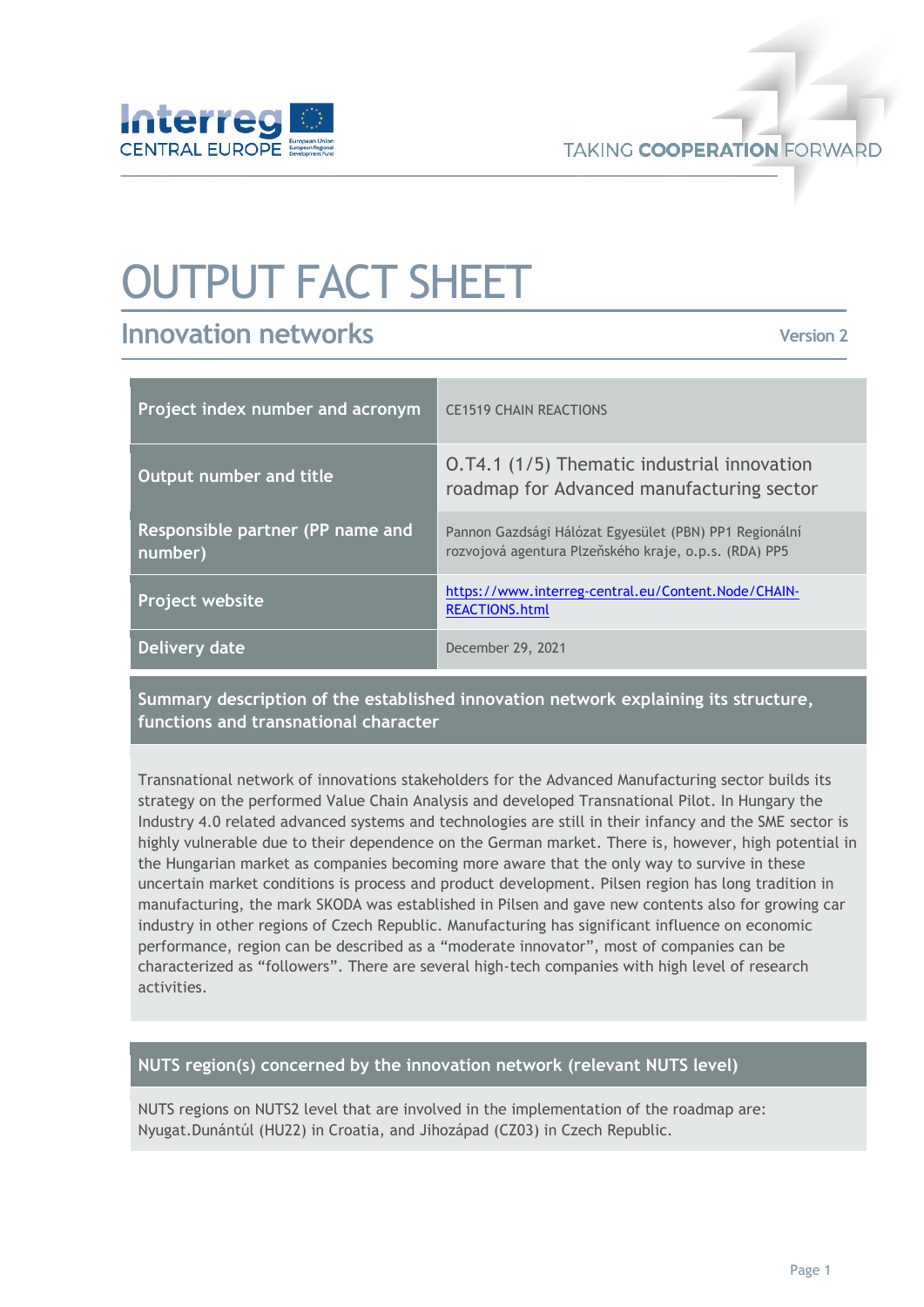

**Expected impact and benefits of the innovation network for the concerned territories and target groups**

A short overview of national and regional smart specialization strategy in advanced manufacturing in Hungary and mapping of innovation potential for upcoming years in Pilsen region reviled the potentials for further development in the following areas:

- Intelligent control of production processes
- Big data, neural networks and machine learning
- Intelligent diagnostics and maintenance
- Cognitive and cooperative robotics
- Virtual and augmented reality in production
- industrial change towards promotion of health-industrial businesses and
- green, intelligent city.

As advanced manufacturing is a key driver for all identified areas, following actions were identified to benefit both regions:

• Research & Development activities supporting health industry - Manufacturing simulation center, Regional rehabilitation center, Future park – Szombathely Science Experience Center.

- Health Science and Technology Park.
- Health-related education, training and awareness raising.

#### **Sustainability of the innovation network and its transferatbility to other territories and stakeholders**

Transferability between both territories within the dual partnership will be assured by the cooperation of companies and other stakeholders within both regions. The good practice for sharing knowledge and experience can be used in other regions that want to transfer good practices or knowledge, especially among stakeholders, according to the same model.

Also, the platform that was established for transnational workshop will continue with its function within the transnational exploitation plan and the partners will sign a Memorandum for further cooperation after to project implementation period.

### **References to relevant deliverables and web-links**

**If applicable, pictures or images to be provided as annex**

List of relevant deliverables and outputs:

D.T4.1.6\_PBN - workshops conducted by PP1 (PBN) in collaboration with PP5 (RDA) for the preparation of industrial innovation roadmap in the Advanced manufacturing sector

D.T4.1.6\_RDA - workshops conducted by PP5 (RDA) in collaboration with PP1 (PBN) for the preparation of industrial innovation roadmap in the Advanced manufacturing sector

D.T4.1.7 – transnational industrial innovation roadmap for the Advanced manufacturing sector

D.T4.1.17\_PBN – Industrial innovation workshop conducted by PP1 (PBN)

D.T4.1.17 RDA - Industrial innovation workshop conducted by PP5 (RDA)

O.T4.1\_3 - Thematic industrial innovation roadmap for the Advanced manufacturing sector presented. The deliverables and outputs can be found under the section of DELIVERABLES on the project website: